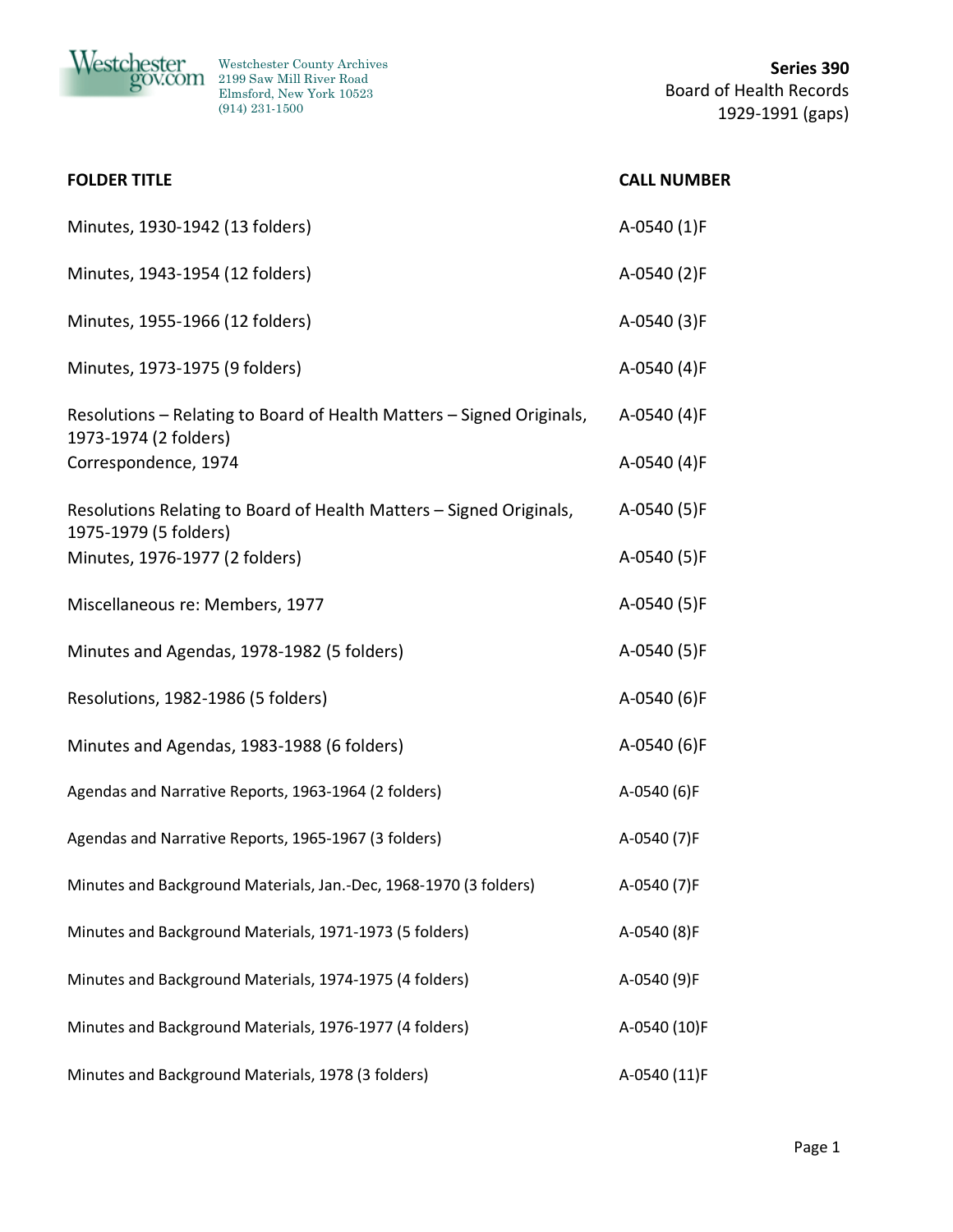

| <b>FOLDER TITLE</b>                                                 | <b>CALL NUMBER</b> |
|---------------------------------------------------------------------|--------------------|
| Minutes and Background Materials, 1979-July, 1980 (3 folders)       | A-0540 (12)F       |
| Minutes and Background Materials, Sept., 1980-June 1981 (3 folders) | A-0540 (13)F       |
| Minutes and Background Materials, July, 1981-Aug., 1982 (3 folders) | A-0540 (14)F       |
| Minutes and Background Materials, Sept., 1982-1983 (3 folders)      | A-0540 (15)F       |
| Minutes and Background Materials, 1984 (4 folders)                  | A-0540 (16)F       |
| Minutes and Background Materials, 1985-Apr., 1986 (4 folders)       | A-0540 (17)F       |
| Minutes and Background Materials, May, 1986-Mar., 1987 (4 folders)  | A-0540 (18)F       |
| Minutes and Background Materials, Apr.-Dec., 1987 (4 folders)       | A-0540 (19)F       |
| Minutes and Background Materials, Jan.-Sept., 1988 (3 folders)      | A-0540 (20)F       |
| Minutes and Background Materials, Oct., 1988-Feb., 1989 (4 folders) | A-0540 (21)F       |
| Minutes and Background Materials, Mar., 1989-Oct., 1989 (4 folders) | A-0540 (22)F       |
| Minutes and Background Materials, Nov., 1989-Apr., 1990 (4 folders) | A-0540 (23)F       |
| Minutes and Background Materials, May, 1990-Aug., 1990 (2 folders)  | A-0540 (24)F       |
| Resolutions, 1980-1981;1987; Jan.-Feb., 1988;1989-1990 (6 folders)  | A-0540 (24)F       |
| Resolution-Air Pollution Control Program, 1991                      | A-0540 (24)F       |
| Establishment and Abolishment of Boards, 1929-1930                  | A-0540 (24)F       |
| Abolishment of Local Health Departments - Various, 1931             | A-0540 (24)F       |
| Abolishment of Local Boards of Health, 1933-1936; 1946              | A-0540 (24)F       |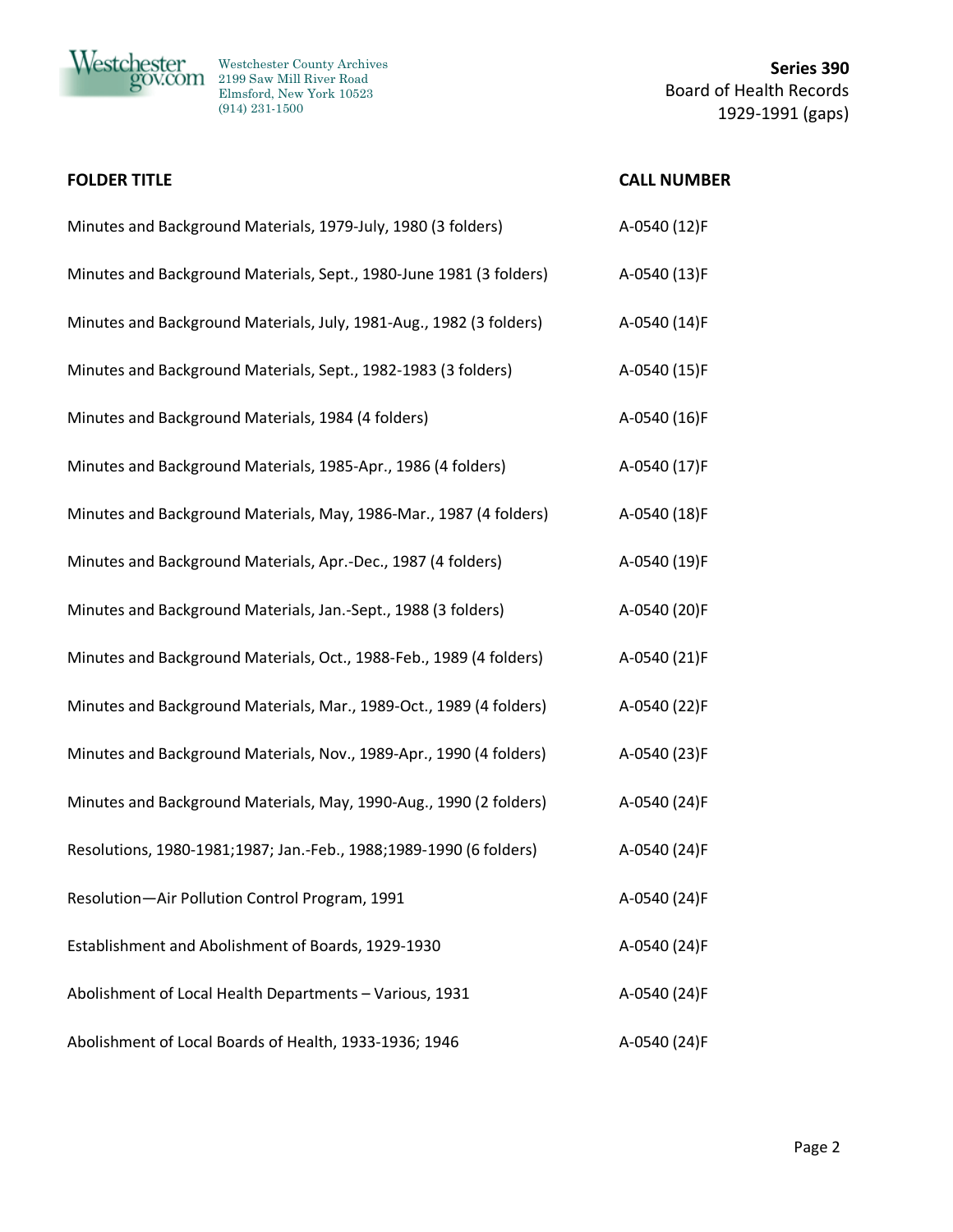

| <b>FOLDER TITLE</b>                                                                                                                                                                         | <b>CALL NUMBER</b> |
|---------------------------------------------------------------------------------------------------------------------------------------------------------------------------------------------|--------------------|
| Abolishment of Local Boards of Health - Larchmont, Hastings-on-Hudson,<br>1935                                                                                                              | A-0540 (24)F       |
| Abolishment of Local Boards of Health-Ossining, Pelham Manor, Mount<br>Kisco, Dobbs, Ferry, Eastchester, Pleasantville, Irvington, North Tarrytown,<br>Tarrytown, Village of Hastings, 1939 | A-0540 (24)F       |
| Abolishment of Local Boards of Health-Peekskill, 1936-1940                                                                                                                                  | A-0540 (25)F       |
| Abolishment of Local Boards of Health-Village of Scarsdale, 1940                                                                                                                            | A-0540 (25)F       |
| Abolishment of Local Boards of Health, Rye, City of, 1949                                                                                                                                   | A-0540 (25)F       |
| Ad Hoc Committee on Alcoholism, 1957-1959; 1961-1962                                                                                                                                        | A-0540 (25)F       |
| Administrative Hearings, 1974                                                                                                                                                               | A-0540 (25)F       |
| Administrative Hearings Matters on Agenda, 1979-1981 (3 folders)                                                                                                                            | A-0540 (25)F       |
| Administrative Hearings-Miscellaneous Correspondence, 1982                                                                                                                                  | A-0540 (25)F       |
| Appointments - Board of Health Members, 1965-1970                                                                                                                                           | A-0540 (25)F       |
| Blood Plasma Cases-Parker Supreme Court Case, 1949-1950                                                                                                                                     | A-0540 (25)F       |
| Book - "Forward to Health" - Certificate Copyright Registration, 1941                                                                                                                       | A-0540 (25)F       |
| Budget Committee, 1977                                                                                                                                                                      | A-0540 (25)F       |
| By-Laws-Westchester County Board of Health-Drafts and Original, 1981-<br>1982                                                                                                               | A-0540 (26)F       |
| Correspondence, Agenda, Reports, 1942                                                                                                                                                       | A-0540 (26)F       |
| Correspondence, 1975                                                                                                                                                                        | A-0540 (26)F       |
| Correspondence - Miscellaneous, 1978-1982;1987 (5 folders)                                                                                                                                  | A-0540 (26)F       |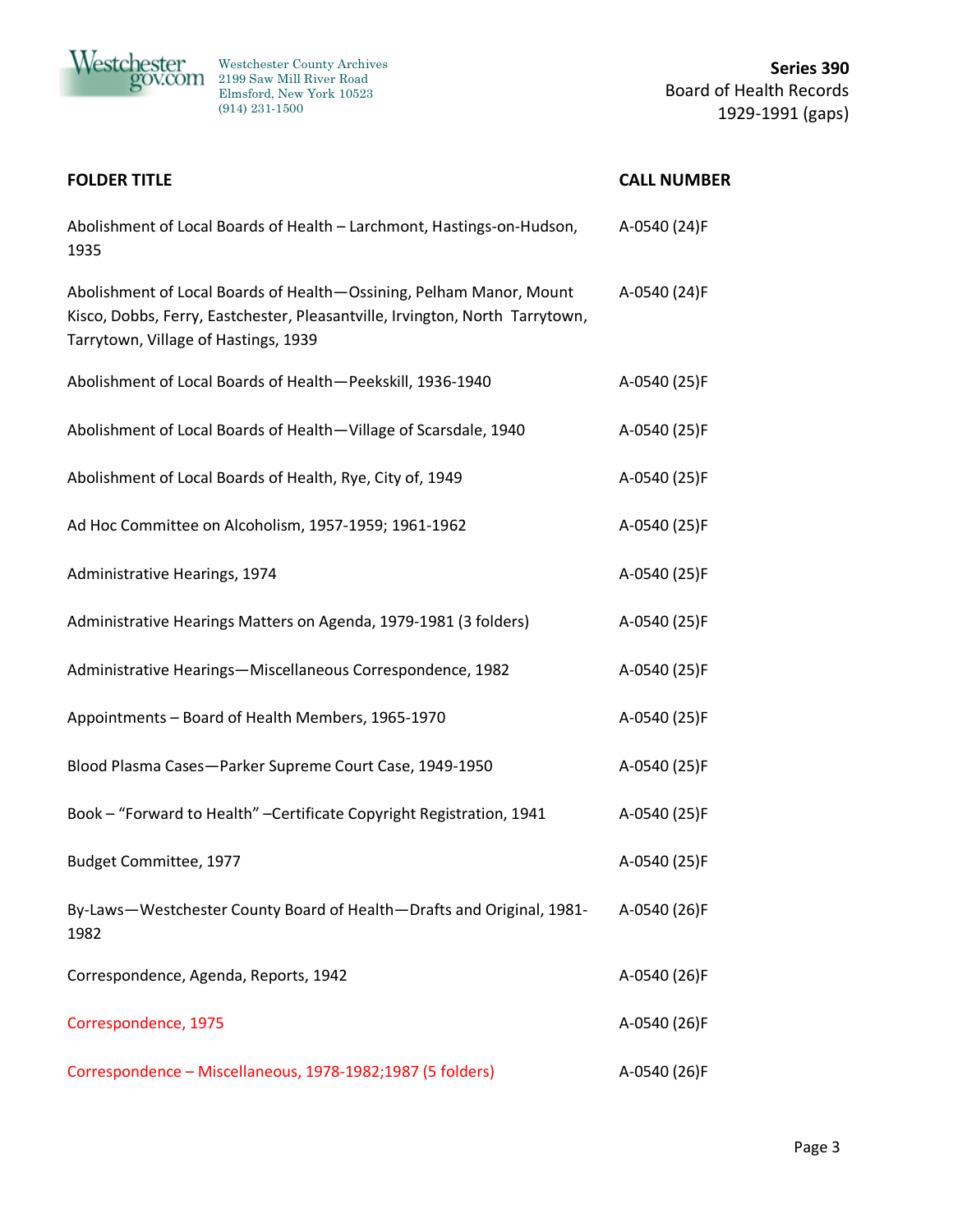

| <b>FOLDER TITLE</b>                                                                                                     | <b>CALL NUMBER</b> |
|-------------------------------------------------------------------------------------------------------------------------|--------------------|
| Health Officers - New Appointments, 1935-1939; Regulation Adopted by<br>Public Health Council Amended December 12, 1922 | A-0540 (26)F       |
| Highlights of Minutes, 1929-1980                                                                                        | A-0540 (26)F       |
| Laboratories and Research, Department of-Annual Report, 1957-1964;<br>1967                                              | A-0540 (26)F       |
| Laboratories and Research, Department of -General Correspondence, 1960-<br>1967                                         | A-0540 (26)F       |
| Laboratories and Research, Department of - Yearly Work Reports, 1962-<br>1967                                           | A-0540 (27)F       |
| Legal Matter - Certification of Death - Sattel, Kevin, 1953                                                             | A-0540 (27)F       |
| Legal Opinions, 1950; 1955                                                                                              | A-0540 (27)F       |
| Legal Rulings, 1929-1951                                                                                                | A-0540 (27)F       |
| Management Reporting for Health Department Services, Examples; Packet<br>Distributed at Jan. 23, 1980 Meeting, 1980     | A-0540 (27)F       |
| Members, 1974-1976 (3 folders)                                                                                          | A-0540 (27)F       |
| Members-Miscellaneous, 1980; 1982 (2 folders)                                                                           | A-0540 (27)F       |
| Miscellaneous, 1974; 1986 (2 folders)                                                                                   | A-0540 (27)F       |
| Miscellaneous, 1986                                                                                                     | A-0540 (28)F       |
| Narrative and Monthly Reports (Divisional) - Westchester County<br>Department of Health, 1960                           | A-0540 (28)F       |
| Narrative Reports - Westchester County Department of Health, 1961-1962<br>(2 folders)                                   | A-0540 (28)F       |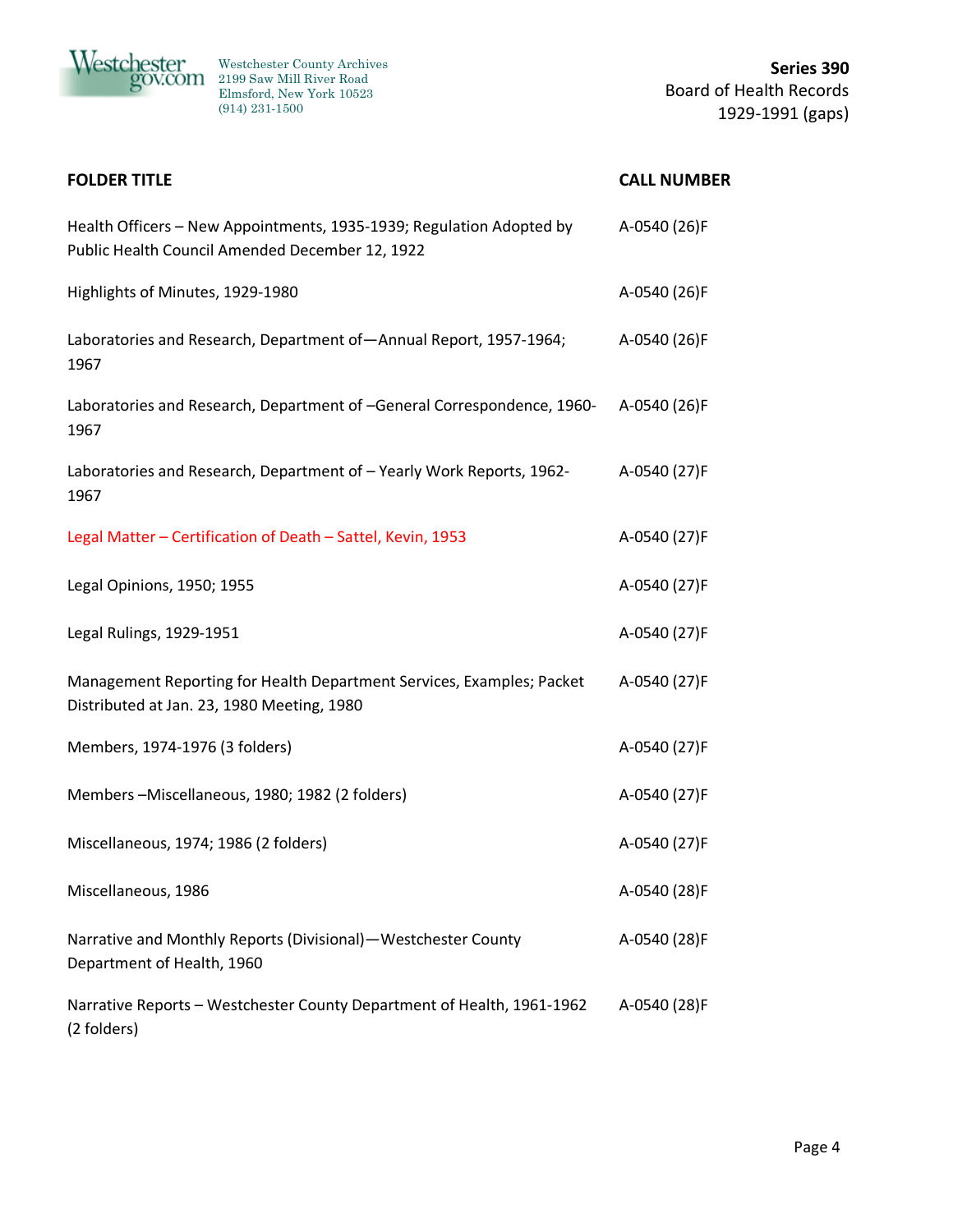

| <b>FOLDER TITLE</b>                                                                                                                | <b>CALL NUMBER</b> |
|------------------------------------------------------------------------------------------------------------------------------------|--------------------|
| Neighborhood Health Association of Mount Vernon, Inc. -David Ford,<br>Chairman, 1986-1987                                          | A-0540 (28)F       |
| Neighborhood Health Centers - Town of Greenburgh, 1970-1972                                                                        | A-0540 (28)F       |
| Neighborhood Health Centers - Town of Greenburgh and Mount Vernon,<br>1972-1975                                                    | A-0540 (28)F       |
| Osborne, Robert, GNHC, 1985; Health Commissioner Letter on<br>Neighborhood Health Centers, Dec. 10, 1971                           | A-0540 (28)F       |
| Resolutions-Miscellaneous for Reference and Plaques, 1974, 1977, 1982                                                              | A-0540 (28)F       |
| Tuberculosis (Tbc) Study Projects - Dr. Brumfield, 1948-1958                                                                       | A-0540 (28)F       |
| Westchester County Sanitary Code - Adopted Dec. 12, 1949                                                                           | A-0540 (28)F       |
| Anti-Smoking File - Letters, 1977-1978                                                                                             | A-0540 (29)F       |
| E. Franklin Hall, MD, First Deputy Commissioner of Health-Smoking<br>Materials General, 1977-1979                                  | A-0540 (29)F       |
| E. Franklin Hall, MD, First Deputy Commissioner of Health-Folder on<br>Smoking, 1979                                               | A-0540 (29)F       |
| Material for Board of Health Anti-Smoking Committee, 1976-1977                                                                     | A-0540 (29)F       |
| Minnesota Clean Indoor Air Act, 1984                                                                                               | A-0540 (29)F       |
| Smoking-Clean Indoor Air-Requests for Variances, 1979-1980                                                                         | A-0540 (29)F       |
| Smoking - General, 1974                                                                                                            | A-0540 (29)F       |
| Smoking - Clean Indoor Air Amendment-Second Draft, 1978                                                                            | A-0540 (30)F       |
| Smoking - Clean Indoor Air Amendment-Re-structured-Third Draft-<br>County Attorney and N.Y.S. Dept. of Health Correspondence, 1979 | A-0540 (30)F       |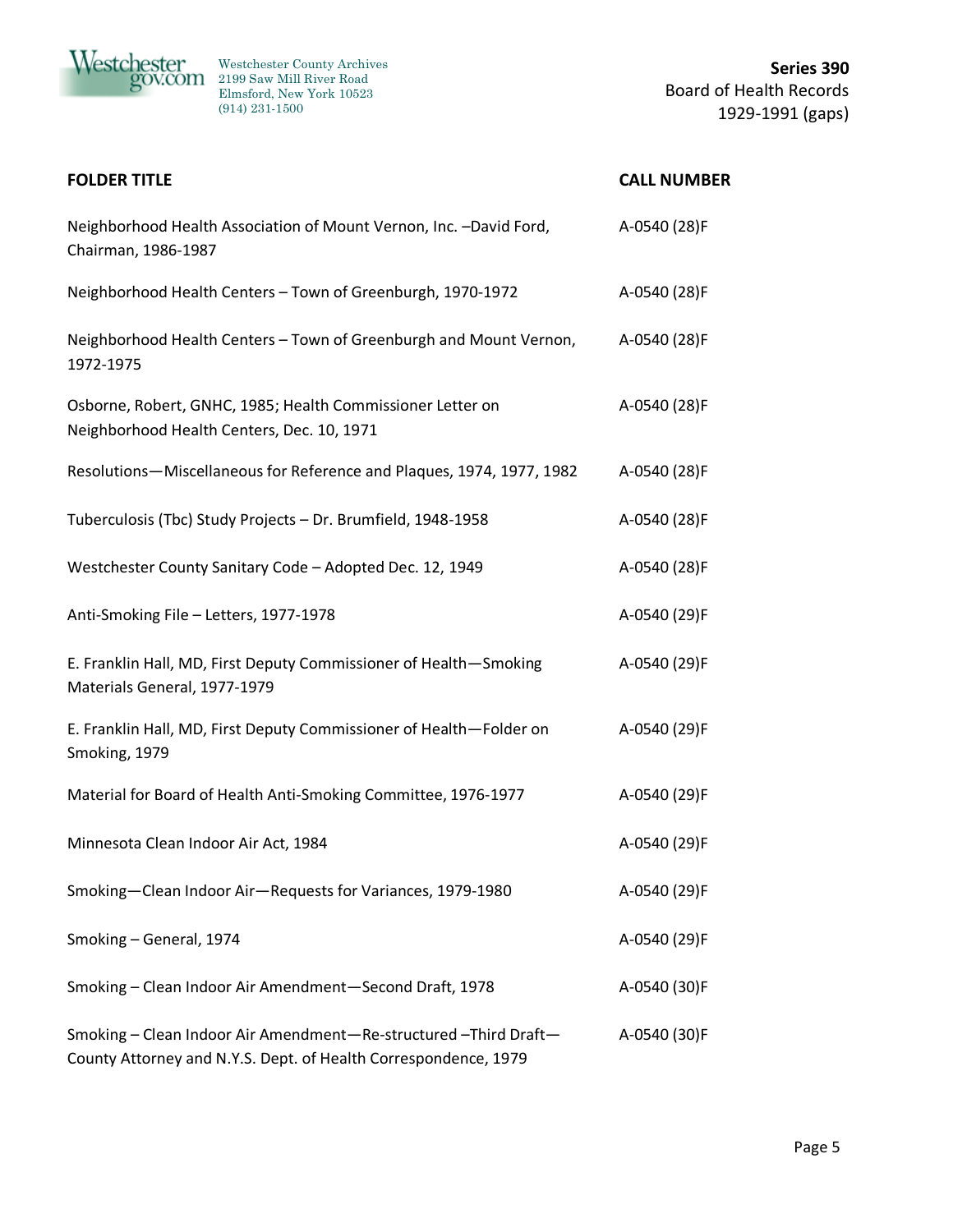

| <b>FOLDER TITLE</b>                                                                                                             | <b>CALL NUMBER</b> |
|---------------------------------------------------------------------------------------------------------------------------------|--------------------|
| Smoking - Clean Indoor Air Amendment-Third Draft, 1978                                                                          | A-0540 (30)F       |
| Smoking - Clean Indoor Air-Complaints re: Violations, 1979                                                                      | A-0540 (30)F       |
| Smoking - Clean Indoor Air-Letter to Food Service Operators from Edward<br>Williams, Chairman, Education Committee, Sept., 1979 | A-0540 (30)F       |
| Smoking - Clean Indoor Air Amendment - News Release (Summary), 1980                                                             | A-0540 (30)F       |
| Smoking - Current, 1979-1984                                                                                                    | A-0540 (30)F       |
| Smoking Code - Announcement Prepared for N.Y. Telephone and Con<br>Edison, 1980                                                 | A-0540 (30)F       |
| Smoking Code - Brochure Prepared for American Lung Association - Draft,<br>1980                                                 | A-0540 (30)F       |
| Smoking Code $-1st$ Draft, 1984                                                                                                 | A-0540 (30)F       |
| Smoking Code -Working Drafts-- 3 <sup>rd</sup> and 4 <sup>th</sup> of Smoking Code, 1980                                        | A-0540 (30)F       |
| Smoking Code - In Final Code Format-Calvin E. Weber Copy, 1984                                                                  | A-0540 (30)F       |
| Smoking Code - Newspaper Articles, 1984                                                                                         | A-0540 (30)F       |
| Smoking Code - Proposed Modifications of - (Dr. Schraft, William C., Jr.<br>Chairman), [1984?]                                  | A-0540 (30)F       |
| Smoking Code-Showing Deletions and Additions-Calvin E. Weber Copy,<br>[1984?]                                                   | A-0540 (30)F       |
| Smoking Code - Smoking Revision Committee of Westchester County Board<br>of Health (L. Terrase), 1984                           | A-0540 (30)F       |
| Smoking Code - Community Health Services Staff Meetings, n.d.                                                                   | A-0540 (30)F       |
| Smoking - Miscellaneous Correspondence                                                                                          | A-0540 (31)F       |